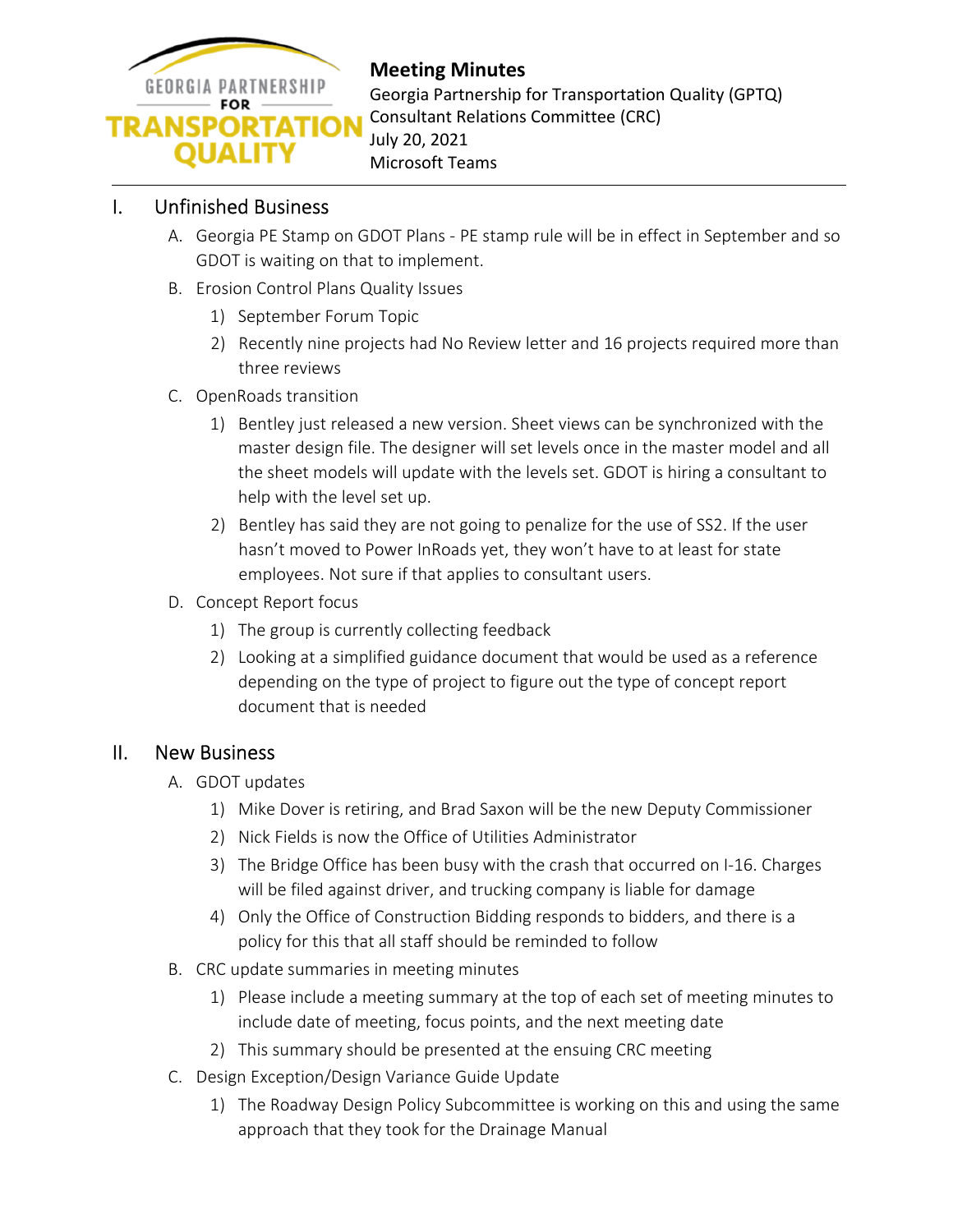

**Meeting Minutes (continued)**  Consultant Relations Committee (CRC) July 20, 2021 Microsoft Teams Page 2 of 7

- 2) It was asked if there has been an increase in the number of DVs and DEs requested - Frank said yes because of the nature of the projects and that Engineering Services may be paying closer attention to the need for them and that there may be grey areas that are being discussed more now than before.
- 3) Frank said that he is looking at the 3R category for interstates and noninterstates to see if there is any flexibility that is allowed in policy per that guidance

## III. Subcommittee Reports

- A. Bridge & Structures *Donn Digamon & Greg Grant*
	- 1) Met in June. Next meeting in August.
	- 2) Top focus items were prestressed shop drawings and modifying standard beam sheets to make them less intensive to review.
	- 3) Discussed design policy and design details for MASH compliant sound barrier on bridges
	- 4) Three active task forces still meeting
- B. Construction Engineering & Inspection *Jeremy Scott & Joe Cowan* 
	- 1) Been working with technical colleges on the need for volunteers in committees. There's progress in this area after 5-6 years of developing curriculum at technical colleges across the state.
	- 2) QPL list need to join with Materials committee to discuss innovative products and new technologies to put on list.
	- 3) Next meeting will probably be late August or early September.
- C. Engineering Services *Erik Rohde & Dan McDuff*
	- 1) Met last in June. Next meeting in August.
	- 2) Discussed A+B contract evaluation tool and the latest status.
		- a. Make sure email is sent to the address in the form
		- b. Know that the evaluation tool is not required for each project
		- c. Need to check the criteria in the form to determine if needed.
	- 3) Discussed AASHTOWare. IT added resources to address the issues that people have been experiencing.
	- 4) EPD comments being compiled into a spreadsheet and the information will be tracked and key comments and trends will be identified and presented in the Transportation Forum in September
	- 5) Training rolled out for earthwork calculation and common engineering mistakes and errors in cost estimates coming up soon.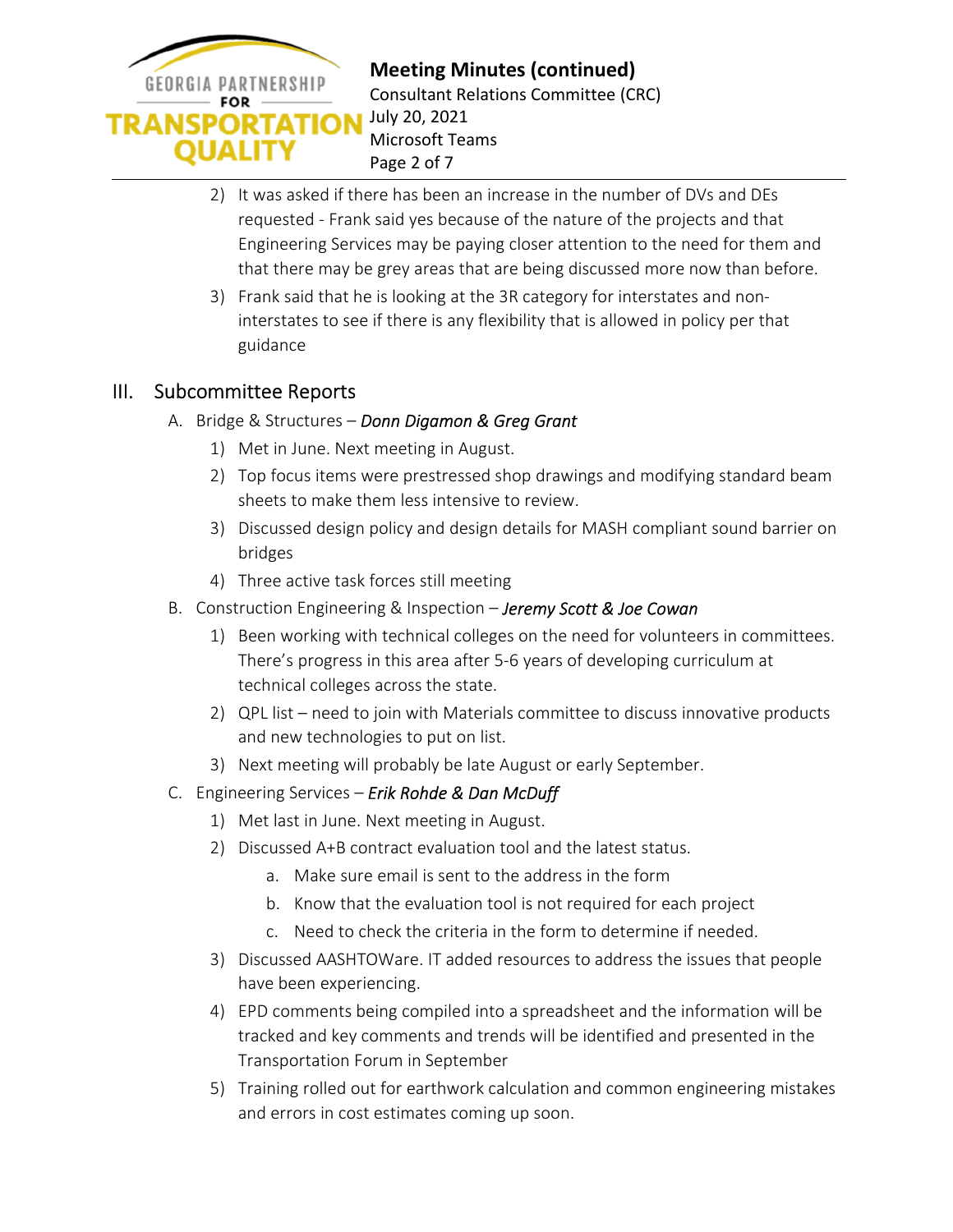

## **Meeting Minutes (continued)**

Consultant Relations Committee (CRC) July 20, 2021 Microsoft Teams Page 3 of 7

### D. Environmental – *Eric Duff & Jonathan Cox*

- 1) Air & Noise
	- a. May meeting focused on training using TRB training sessions
	- b. T&M training session and looking to see if interest expressed for additional trainings
- 2) Archeology Met in March and meeting again in September
- 3) Ecology
	- a. Met in July
	- b. Discussed OES policy and CMIS consultant evaluations will be starting soon
	- c. There is a USACE working group, DP&S and OES working with USACE on culvert design extensions and stream diversions during construction
		- i. USACE is wanting more design work for culvert extensions and is treating them almost like new culverts
		- ii. USACE wants temporary stream diversions to be nearly a full set of plans for that work which is conflicted with GDOT not wanting to dictate means and methods to the contractor
		- iii. Resolution close with the working group and USACE
- 4) History
	- a. Met in April
	- b. Eric gave a 4f update
		- i. FHWA policy paper defines 4f and OES did not feel that a drainage type project would fall into the criteria
		- ii. FHWA agreed and it is possible to not be require Section 4f for certain types of projects
- 5) NEPA
	- a. Met in February and will meet again in August
	- b. Discussed CMIS evaluation consistency
	- c. USACE has a new Colonel and OES met with him; there is a new group under him
	- d. USF&W has a new group in leadership
- E. Innovative Delivery *Andrew Hoenig & Saurabh Bhattacharya*
	- 1) Met in May and next meeting is August
	- 2) The group is reviewing HB 577 and will probably seek ACEC guidance on it
	- 3) Management Plan documents for design build projects are under review
	- 4) The PNA will be going out soon and industry forums coming up, GEC/CEI CMGC services included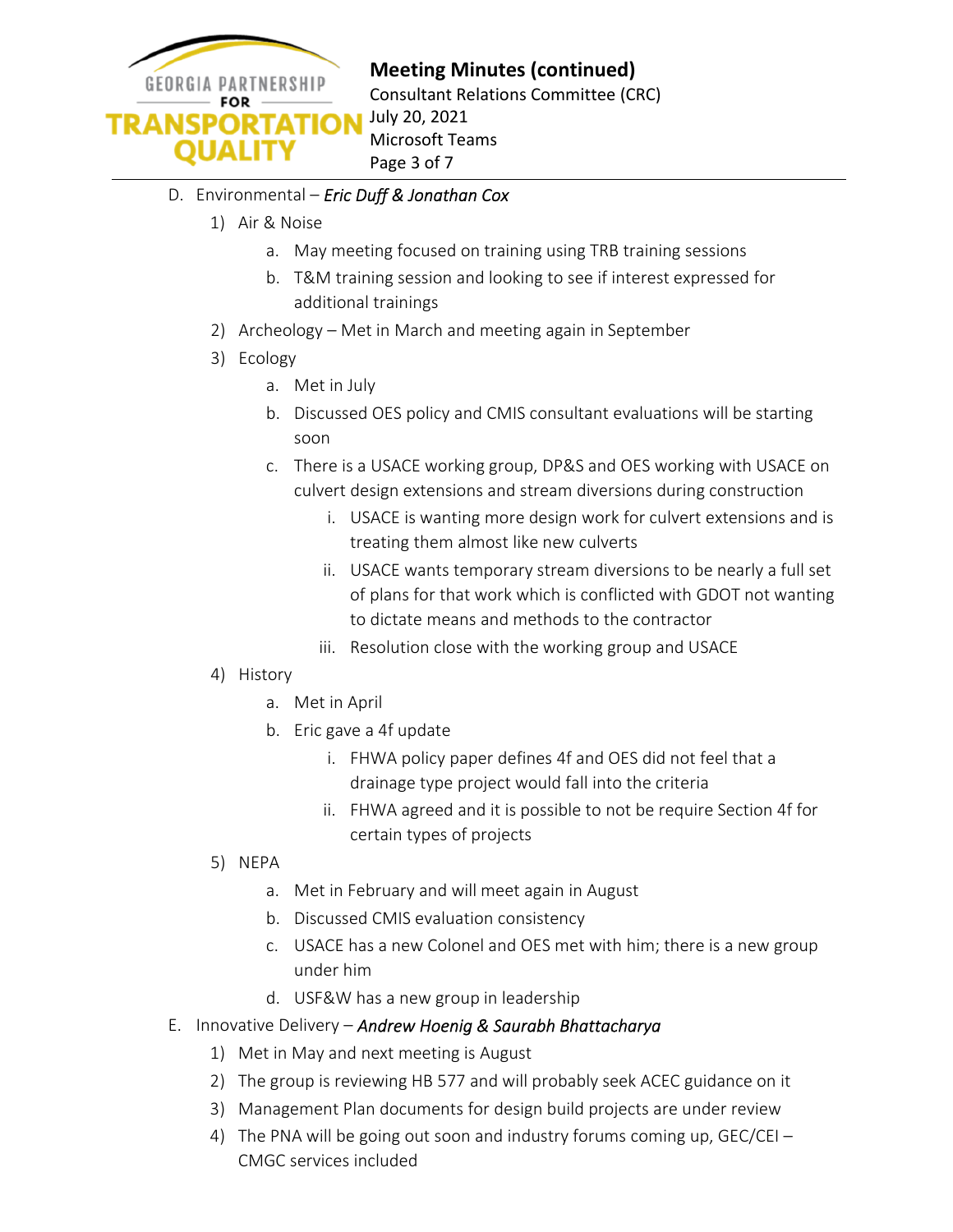

**Meeting Minutes (continued)**  Consultant Relations Committee (CRC) July 20, 2021 Microsoft Teams Page 4 of 7

- 5) Innovative delivery is reviewing performance evaluations and using other states to see how they are doing it
- F. Land Surveying & Mapping *Benny Walden & Jeff Simmons*
	- 1) Met in April and next meeting is in July
	- 2) Primary focus currently is on survey law with suggested language input for it
	- 3) The subcommittee has been coordinating with SAMSOG on the proposed language to submit to legislature for the next session
	- 4) Informal discussion between S&M subcommittee and 3D modeling subcommittee because of the information being passed to the contractor and duplicated effort where survey is being conducted more than once by surveyor for design and then contractor for construction

### G. Materials – *Patrick Allen & Kenneth Fluker*

- 1) Met in July and next meeting is in October
- 2) The pavement design manual is in development
- 3) BFI template revision in progress
- 4) Microsoft Teams Groups
	- a. Pavement design group created
	- b. Geotech group will follow
	- c. Goal is to create a network of resources for OMAT and consultants
- H. Planning and Environmental Linkage *Charles Robinson & Steve Cote* 
	- 1) Last met in June and next meeting in August
	- 2) Discussed having a better definition of scoping phase
	- 3) White papers would be first deliverable and that information is under review
	- 4) They are looking at informal and formal documents to streamline the environmental process
- I. Preconstruction Awards *Tim Matthews & Emilee Woods*
	- 1) Met in May and next meeting is in August to review the submissions.
	- 2) There was a call for award entries on May  $8<sup>th</sup>$  and those are due July  $30<sup>th</sup>$ .
	- 3) Will meet to evaluate and shortlist for each category
	- 4) August  $27<sup>th</sup>$  will be deadline for submittal of phase 2
	- 5) The Transportation Summit will be in Athens on November  $16<sup>th</sup>$
- J. Procurement *Treasury Young & Claudia Bilotto*
	- 1) Last met in July and next meeting in August
	- 2) Had an IT discussion to discuss display issues of OH rates in CMIS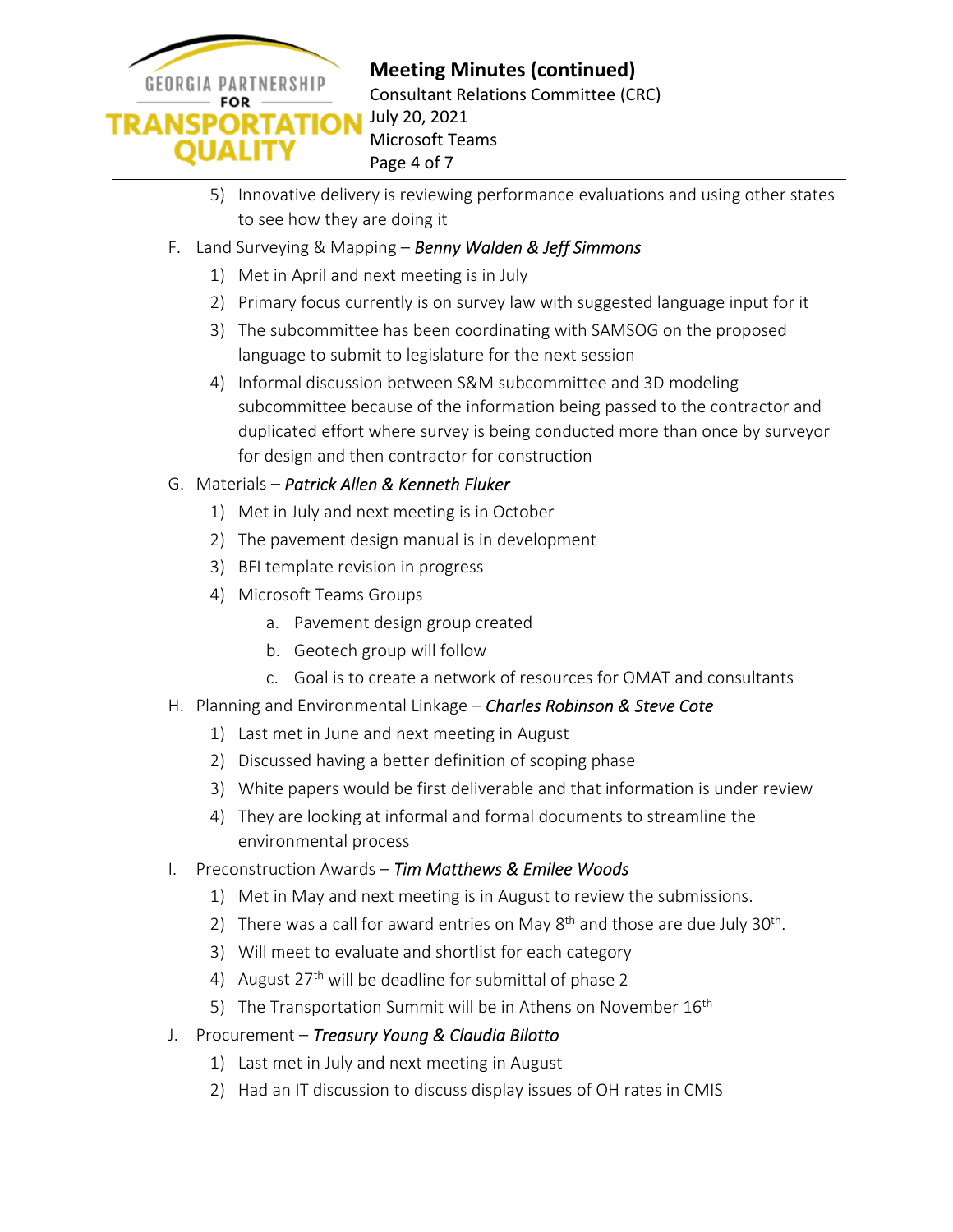

- 3) They also had discussion with audits on rental cars versus charging mileage for rental cars
	- a. May expense rental cars but not rental car mileage
	- b. Mileage is only chargeable for personal cars
- 4) Three ongoing task forces
	- a. One is focused on DBEs aimed to engage DBE firms
	- b. The second task force is focused on references and past performance task force and they are looking at how to remove surveys from RFQs
	- c. The third task force is looking to make changes to the RFQ template and that is still under development
- 5) The number and dollar value of contracts for this year has broken records for the 7<sup>th</sup> year in a row
- K. Program Delivery *Krystal Stovall-Dixon & Erik Hammarlund*
	- 1) Met in May and next meeting in July
	- 2) May  $29^{th}$  a PM roundtable was conducted, and the committee has received feedback and are planning to hold roundtables every 6 months
	- 3) Other topics to be discussed are preparing Best Management Practices for PXPs and developing guidance for SOQ preparation
	- 4) Task force initiatives are currently being developed
- L. Right-of-Way *Troy Hill & Mickie McJunkin*
	- 1) Met in July and next meeting is in September
	- 2) A third GDOT ROW assistant administrator position opened and will be filled soon
	- 3) April training was held and the next one will be in 2022
	- 4) Online training is available for entry level ROW agents for free
	- 5) Topics discussed were set asides and Troy Hill said GDOT is winning 95% of set aside cases
	- 6) New offer packages have been implemented and the presentation of them has been refined.
	- 7) IT was announced that GDOT has adequate supply of agents (120 currently on the consultant list)
	- 8) There was a new policy rolled out in June for cost to cures. GDOT is meeting with local government agencies to let them know about the policy and will send out a letter and request that they grant variances.
- M. Roadway Design Policy *Frank Flanders & Matt Thompson*
	- 1) Next meeting will be in August
	- 2) Continue to work on the Design Variance and Exception guidance document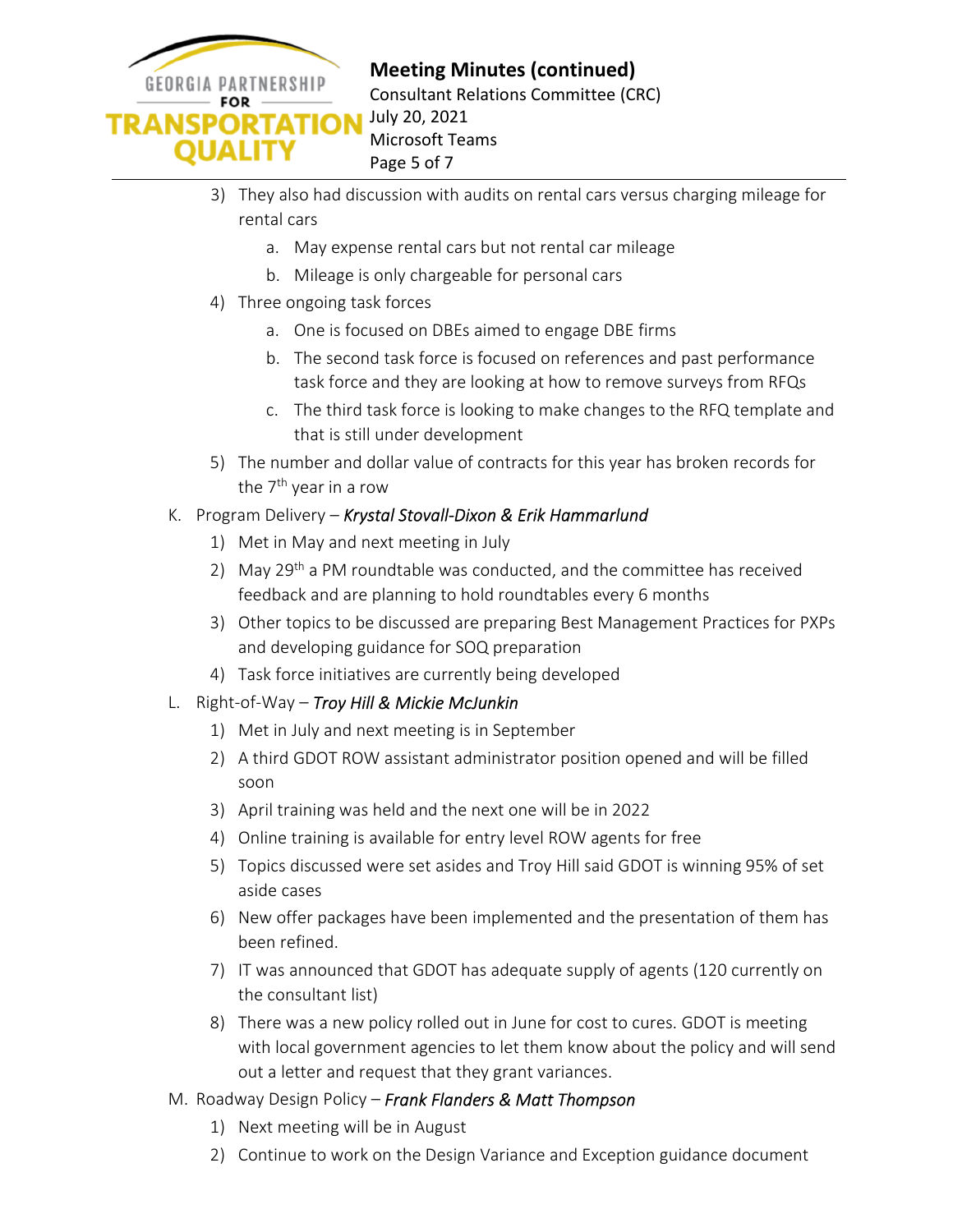

**Meeting Minutes (continued)**  Consultant Relations Committee (CRC) July 20, 2021

Microsoft Teams Page 6 of 7

- 3) Discussed issues and delays with concept reports
- 4) Standards and Details Book
	- a. Working with IT on getting the book online, but are going to first publish the printed book
	- b. There will be a boilerplate statement added to the plans referencing the date of the book to be used for the plans
	- c. Any revisions that come in during the year will need to be added to the plans
	- d. Every July, the new Book will be published, and it will have an effective date of the following January
	- e. The Chief Engineer may approve interim revision dates
	- f. Book will be at the top of the standards and details page of the website
	- g. Inclusion of Section 38 details will still be required in the plans

### N. Traffic – *Andrew Heath & Andrew Antweiler*

- 1) Last met in May and next meeting will be in August
- 2) Andrew Heath is presenting the TE document guidance at the ITE Summer Seminar
- 3) Had a meeting with Design Policy & Support in July to discuss concept report requirements related to ICE

### O. Training – *Kyle Mote & Jeff Baker*

- 1) Last met in July and next meeting is in September
- 2) Several sessions have been held on utility design training and environmental training for Section 20 plans
- 3) NHI sessions in the works and registration opening but having maintenance issues
	- a. Several meetings are being opened in person
	- b. The subcommittee is working closely with Jennifer Head and the SMEs in GDOT to determine what training classes are still relevant and needed
- 4) PDP classes continuing
- 5) OES is continuing the summer series
- 6) OMT is training on specific technical topics
- 7) Looking for the consultants to talk with younger staff to help figure out training needs and opportunities
- P. 3D Modeling *Sam Woods & Jonathan Langley*
	- 1) Last met in June and next meeting is in August
	- 2) A targeted survey was sent to contractors